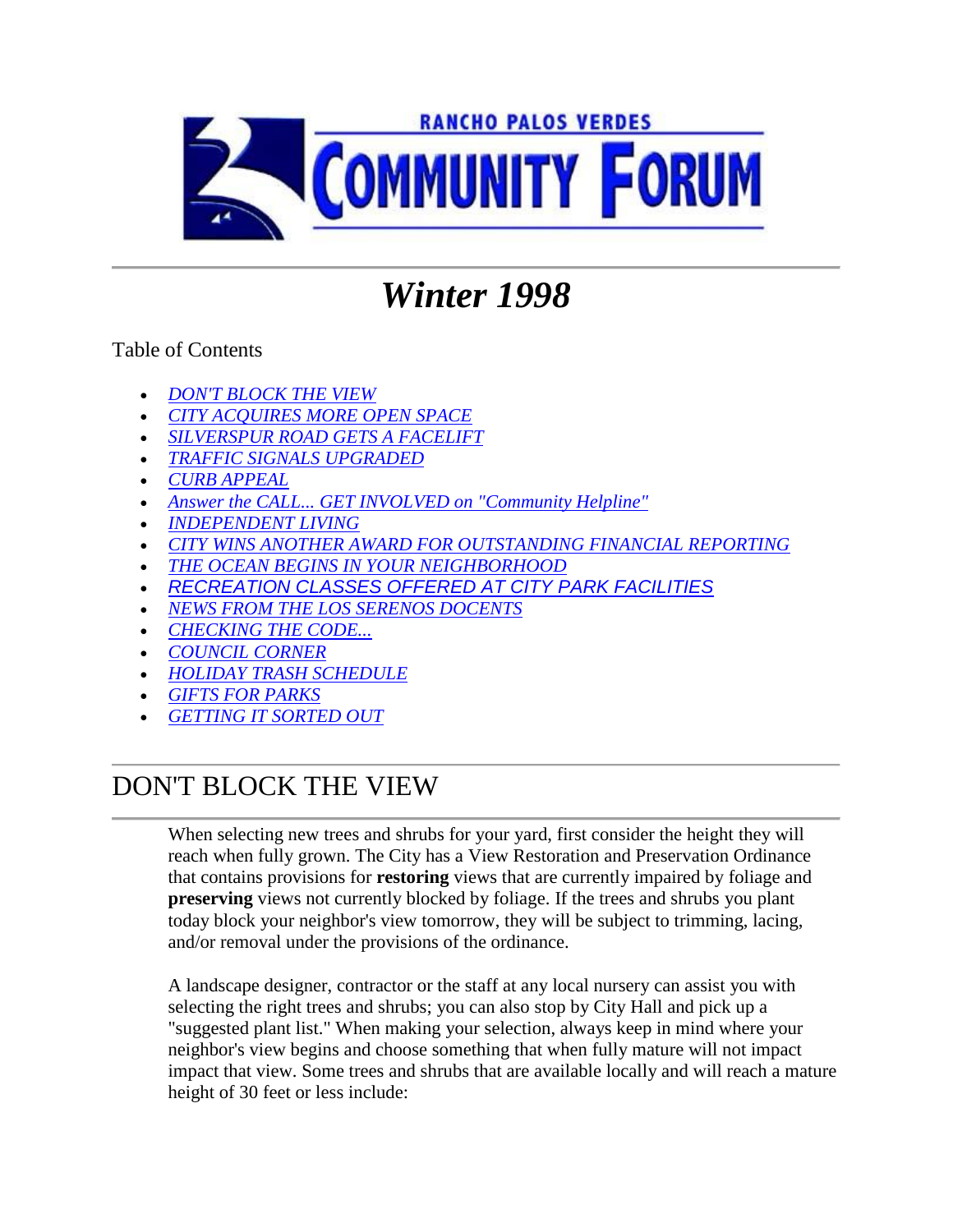*Common Name Scientific Name Size*

Pygmy Date Palm Phoenix Roebelenii 6' Shar Acacia Acacia Verticillata 12' Purple Leafed Hopseed Dodonea Viscosa "Purpurea" 15' New Zealand Tea Tree Leptospermum Scoparium 15' Western Redbud Cercis Occidentalis 18' Japanese Black Pine Pinus Thunbergiana 20' Japanese Maple Acer Palmatum 20' Lemon Bottlebrush Callistemon Citrinus 25' Weeping Acacia Acacia Pendula 25' Evergreen Pear Pyrus Kawakamii 30'

Rather than planting a tree or a row of shrubs at the top of your back yard slope which abuts your neighbor's property, consider doing your planting mid-way down the slope. If you have chosen the appropriate plants, when they mature they are less likely to block your neighbor's valued view and will still provide privacy, shade and beauty for your back yard.

For more information on view preservation and restoration, you can get a copy of the View Restoration Ordinance and the View Restoration Commission Guidelines and Procedures from the Planning Department. The cost for both documents is \$7.20.

### **CITY ACQUIRES MORE OPEN SPACE**

For the second time in less than a year, the City has acquired property which will be set aside as open space in perpetuity. This latest acquisition is the 56-acre Palos Verdes Shoreline Park located in the southeast portion of the City, seaward of Palos Verdes Drive South, between La Rotonda Drive on the West and the City's boundary with the City of Los Angeles (San Pedro) on the east.

It has long been the desire of the City to obtain this County-owned site and preserve it as open space and as a passive recreational area. This past October, the County Board of Supervisors made the finding that this undeveloped park site was no longer required for County use and agreed to turn it over to the City at no cost.

As part of the transfer agreement, the City will set aside a 20-acre "conservation easement" for restoration and protection of habitat, and for open space and view preservation. This conservation easement was a requirement placed on the developer of the Ocean Trails project by the California Coastal Commission. Funding for this will come from the developer and is part of the City's participation in the Natural Community Conservation Planning Act of 1991.

Late last year, the City acquired the 160-acre Forrestal property which is adjacent to the Ladera Linda Community Center. This area has also been set aside as open space in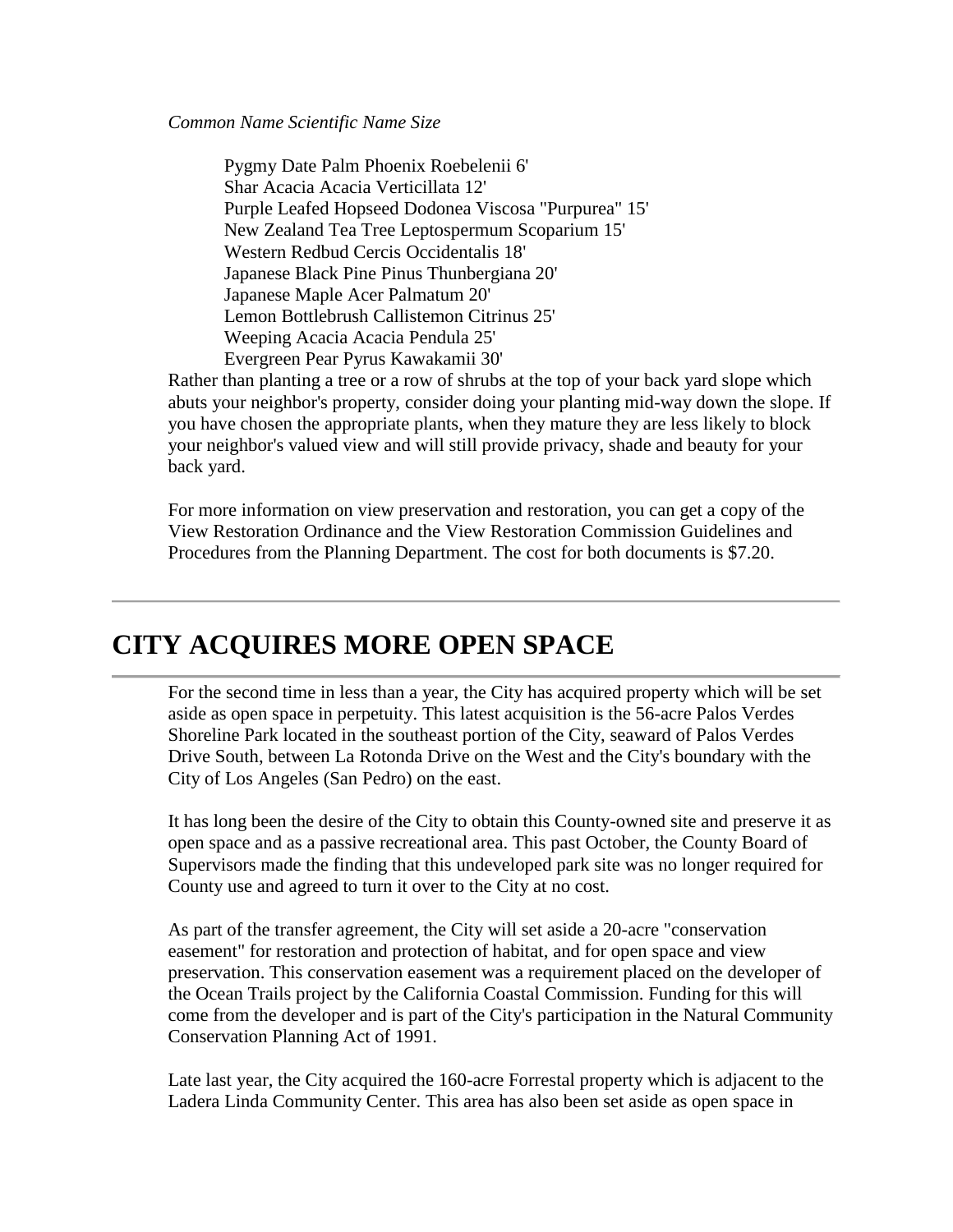perpetuity. Purchase of this property was funded entirely by grants from the Los Angeles County Regional Park and Open Space District and from the California Wildlife Conservation Board.

### **SILVERSPUR ROAD GETS A FACELIFT**

#### **UNDERGROUNDING PROJECT COMPLETED**

Have you driven along Silver Spur Road near Peninsula High School and sensed that something is missing? The utility poles and dangling wires that cluttered the view are now underground and out of sight!

Truly a Peninsula wide effort, this \$400,000 project was paid for by each of the cities pooling their "Rule 20A" funds. Those are funds set aside by the Edison Company specifically for undergrounding utilities and is a percentage of rate customers pay for electric services. Additional funding also came from Los Angeles County, Southern California Edison, General Telephone and Cox Communication.

This project combined with the \$700,000 reconstruction and landscape median improvement completed in 1995 have given Silver Spur Road a new look.

#### **TRAFFIC SIGNALS UPGRADED**

The intersection of Palos Verdes Drive West and Hawthorne Boulevard now has improved safety and traffic flow since the signals were upgraded to include left turn phasing from PVDW onto Hawthorne.

The Crenshaw and Crestridge intersection was also upgraded to include dual left turn lanes for motorist making left turns onto northbound Crenshaw Boulevard. This additional lane has reduced the backup that occurs during peak hours.

These changes were prompted by comments from residents and were funded from the Citywide Landscaping and Lighting Maintenance Assessment District.

#### **CURB APPEAL ............**Practical Parkway Plantings

We all know that first impressions can be lasting and that "curb appeal" is the first impression your home makes on a visitor. To get the most out of this opportunity to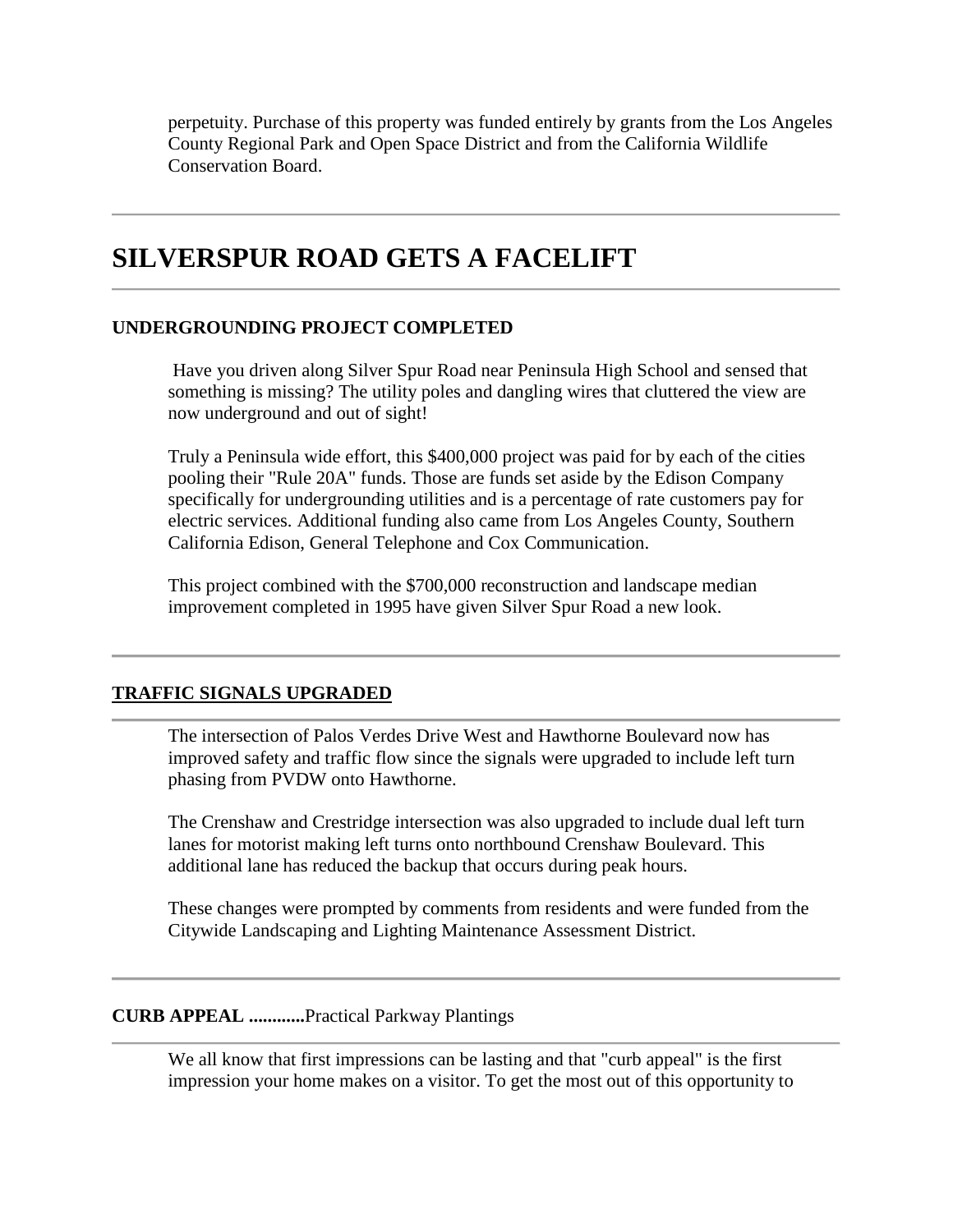impress, try sprucing up your "parkway" -- that's the strip located between the curb and the sidewalk.

Streets and sidewalks are maintained by the City, however, property owners are responsible for maintaining their parkway strips. While the City encourages landscaping of these strips there are a few details to keep in mind when you embark on a parkway project.

Removing or planting a tree requires a permit which you can get free-of-charge at the Public Works Department. Secondly, find out if there is an "official" tree for your street. These are species that were chosen because of their slow growing, low maintenance nature and because their non-invasive root systems will not raise or crack sidewalks. You can also get this official tree list at the Public Works Department. As your landscaping matures, keep it trimmed so it doesn't encroach onto the sidewalk or street; and, keep branches trimmed so they don't impede pedestrian, equestrian or vehicular traffic.

If you need more information about the City's maintenance or construction criteria for parkways, contact the Department of Planning, Building and Code Enforcement at (310) 377-6008 or the Public Works Department at (310) 541-6500 **before** undertaking your project.



### **Answer the CALL... GET INVOLVED on "Community Helpline"**

Adults and teens over 15-1/2 can learn to become better "listeners" by participating in Community Helpline training -- a six week course that teaches listening and communication skills. Facilitated by mental health professionals, the next classes begin on February 17, 1998 and run through March 26, 1998. Classes are held on the Peninsula on Tuesday and Thursday evenings from 7:00 until 9:00 p.m. and on two Saturdays from 9:00 a.m. until 3:00 p.m.

"No one really listens to me." "I don't know what to do." "I'm feeling confused and overwhelmed." These are the most common feelings expressed by people who call the Helpline and the TeenHelpline -- a confidential, 24-hour crisis intervention service that has been "listening" to the community for 25 years. Services also include a "PhoneFriend" for children. Volunteers answering the phones provide empathy, support, compassion, and information on community resources.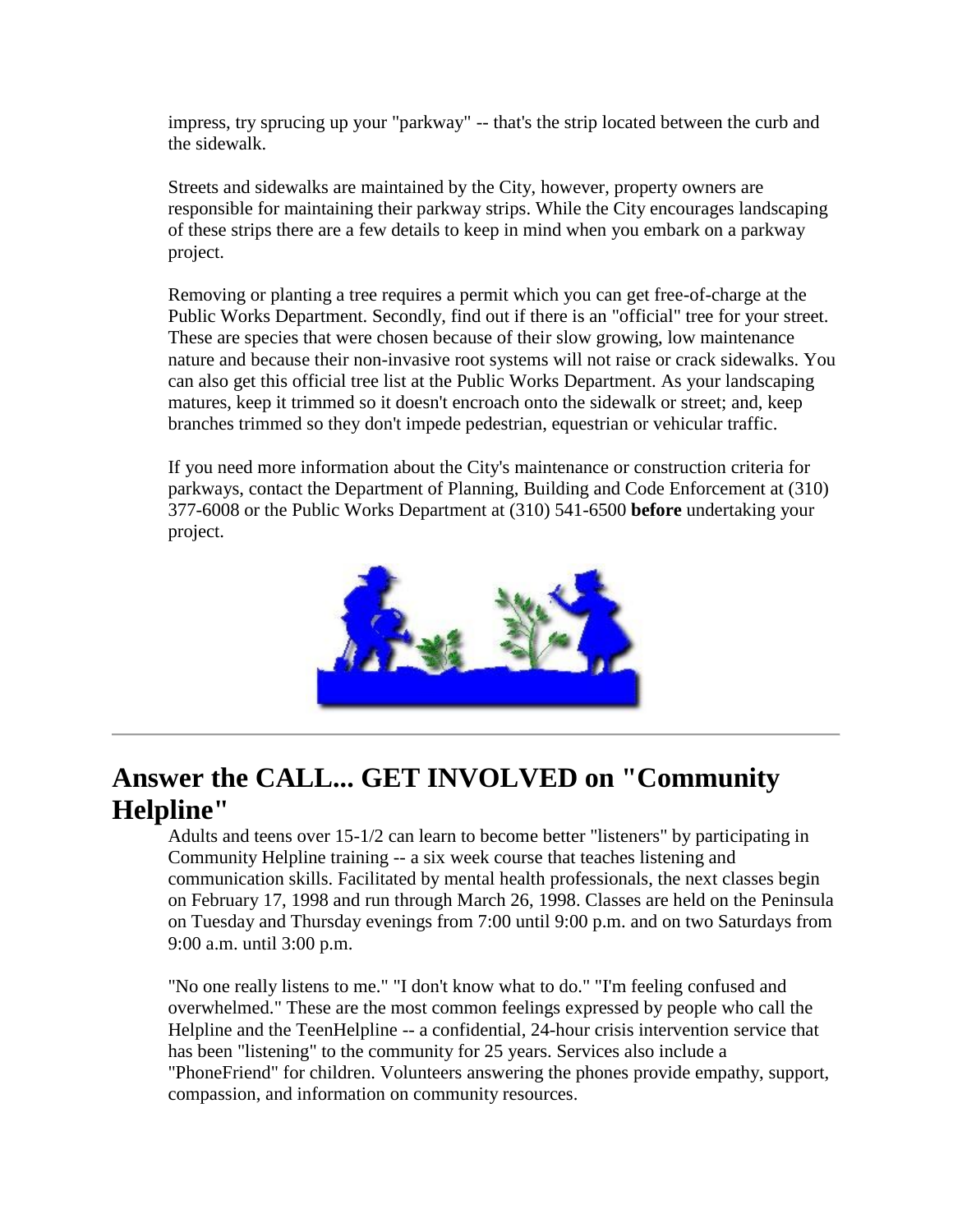Teens or college students training to volunteer as Helpline "listeners" earn community service or work-related intern hours. In addition to being a meaningful way to contribute to the community, volunteers benefit in their own personal relationships with these enhanced communication skills. For information and fee schedules, call Community Helpline at 310 541-2525 or 310 377-7070.

### **INDEPENDENT LIVING NEW WAY OF DOING THINGS .................FOR THOSE WITH LOW VISION**

One of the many activities conducted by the Peninsula Seniors is their low vision program. Sponsored by the Braille Institute, this is a twelve week course that covers such things as living without a car, time telling techniques, dining with ease, and locating services you need. Conducted every Monday from 10:00 a.m. until noon, these classes are held at the Senior Center in The Shops at Palos Verdes, 550 Deep Valley Drive, Rolling Hills Estates, telephone number (310) 377-3003. If you have a problem getting there, the Seniors will help you access transportation.

These classes are free and one doesn't need to be a member of the Peninsula Seniors to attend; however, if you are interested in becoming a member, the annual dues are \$20 per person, or \$35 for a couple.

### CITY WINS ANOTHER AWARD FOR ..................OUTSTANDING FINANCIAL REPORTING

For the fifth year in a row, the City has been awarded both the prestigious Certificate of Achievement Award by the Government Finance Officer's Association (GFOA) and the Certificate of Award for Outstanding Financial Reporting by the California Society of Municipal Finance Officers (CSMFO).

These awards represent the highest form of recognition in the area of governmental accounting and financial reporting and their attainment represents a significant accomplishment by a government and its management. To be awarded these certificates, a government unit must publish an easily readable and efficiently organized comprehensive annual report that conforms to program standards.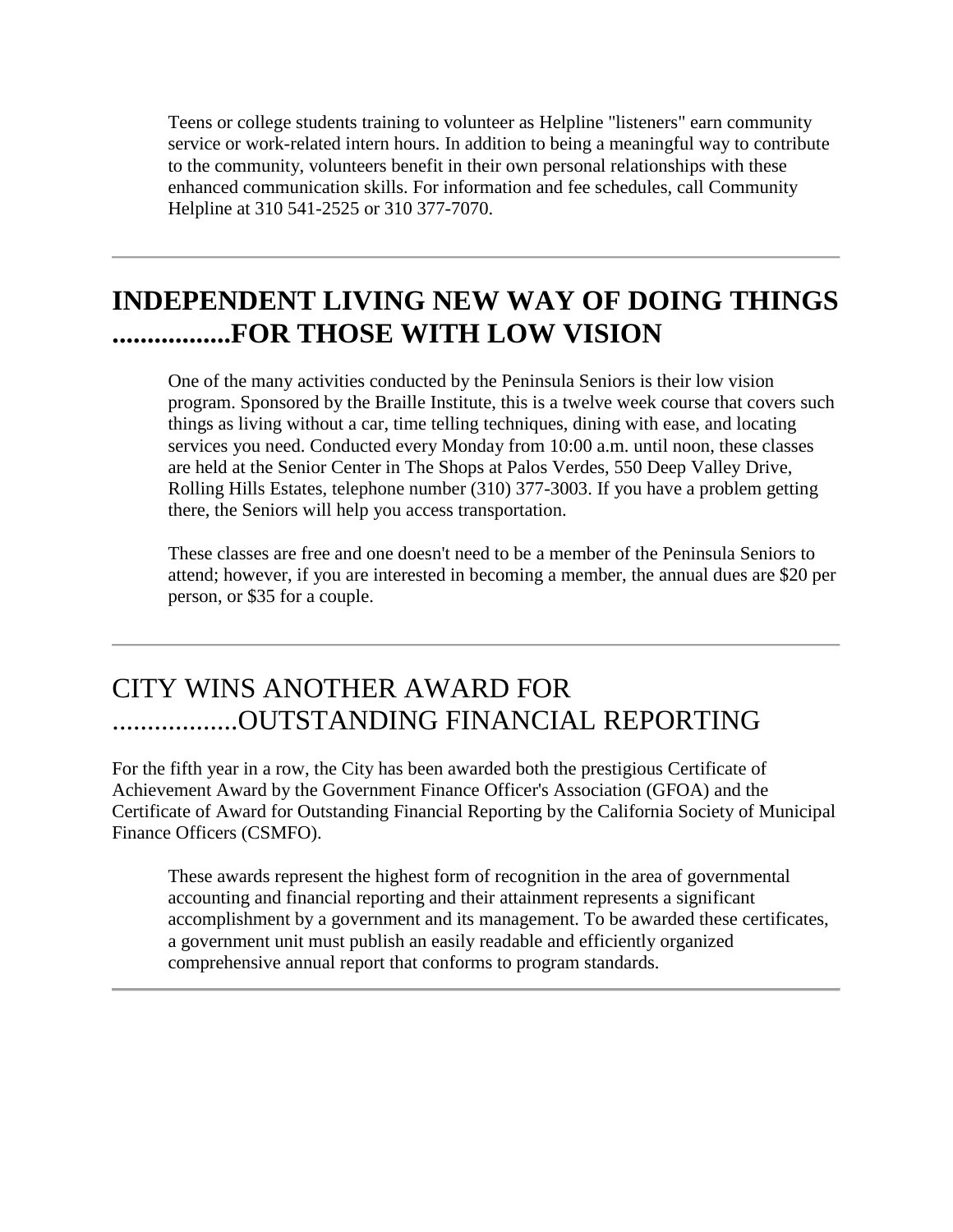

## **THE OCEAN BEGINS IN YOUR NEIGHBORHOOD**

Water running from your neighborhood flows into the gutter and then into curbside openings called "catch basins." From these basins the runoff flows into the City's storm drain system -- a vast network of underground pipes that discharge directly into the ocean. This system was designed to prevent flooding during heavy rains by quickly diverting rainwater to the ocean.

Anything carried into these catch basins such as pesticides, pet waste, oil and antifreeze, foam containers and plastic bags, end up as

trash on our beaches, pollute the ocean and harm marinelife.

Unlike the wastewater from inside your home that flows into sewers and then goes to treatment plants, outside runoff water flows directly into the ocean untreated!

#### **Here are a few things we all can do to reduce storm water pollution:**

' Properly use and store all hazardous household products such as cleaners, solvents and paints.

' Watch for the household hazardous waste "round-ups" conducted by the County Sanitation District. In addition to being held in Rancho Palos Verdes, roundups are also held in neighboring cities and are generally advertised in the local newspapers.

' Whenever possible, buy non-toxic products for your home and garden uses.

' Use pesticides, herbicides and fertilizers carefully and sparingly.

' Conserve water and reduce the amount of runoff by not over-watering.

' Compost yard trimmings and leaves. Do not sweep them into the street or catch basin.

' Dispose of pet waste in trash cans.

, When changing car fluids, use a drip pan to collect any spills. If a spill occurs, soak it up using an absorbent material such as kitty litter or sawdust and dispose of properly.

o Motor oil can be disposed of using containers available from your trash hauler. These containers can be left at the curbside with your recyclables.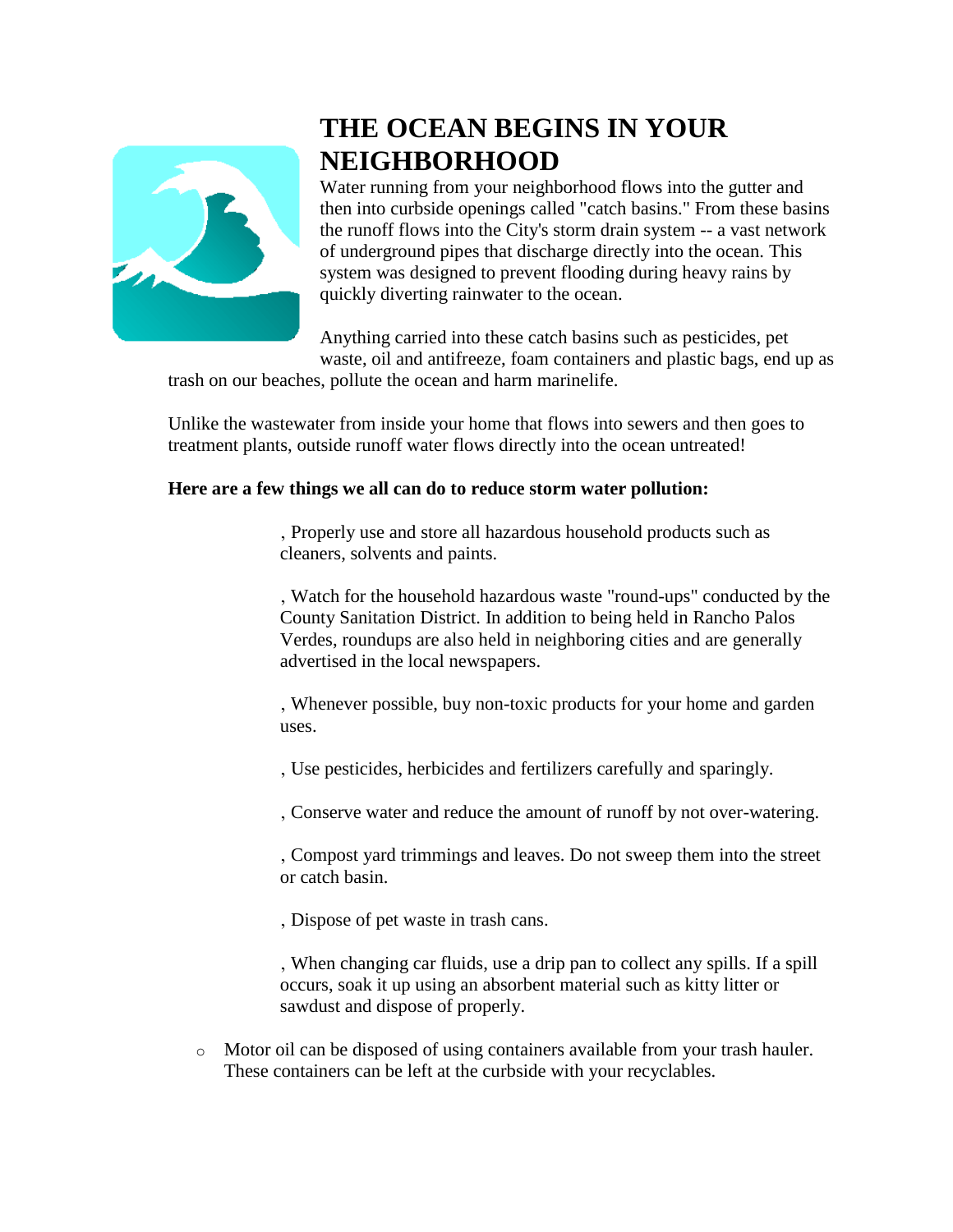# **RECREATION CLASSES OFFERED AT CITY PARK FACILITIES**

**Privatized recreation classes for the 1998 Winter Session will be held at various City park sites. If you are interested in registering, you can pick up registration information at Hesse Park or call the following individual instructors:**

**Cherie Ackerman (310) 547-5073 Tap and Children's Combo Dance Classes (4 years - Adult) Vi Ballard (310) 373-9740 Mommy & Me (Birth to Crawling) Mommy & Me for Working Parents (Birth to Crawling) Ann Bosma (310) 375-2064 Aerobic Dancing: Lite Impact (Adult) Susan Brooks (310) 541-2971 Practical Polit8ics - Not An Oxymoron!**

**A hands-on "field study" of local & regional government (Adult) Herb Clarkson (310) 377-6342**

**Amateur Radio Class (Teen/Adult) Stan Corzine (310) 318-2690 Tai Chi Chuan (Teen/Adult) New !! Beginner class**

**Advanced class Jacquelyn Fernandez (310) 377-2965 Women's Exercise & Fitness Class (Adult) Larry Johnson (310) 831-5307 Tennis - Beg/Int/Adv (7 years-Adult) Pee Wee Tennis (4-6 years) Michele (310) 517-0295 Yoga Revitalization (Adult) Jeanne Murphy (310) 377-8507 Ladies Exercise (Adult) Sachiye Nakano (310) 544-1624 Awareness Through Movement - Feldenkrais Method (Adult) Barry Sacks (310) 519-4622 Mommy & Me (18 - 30 months) Wee Tots (2 1/2 - 4 years) Winter Outdoor Adventures (5-12 years) Southern California Youth Leadership (310) 541-2226 Workshops in public speaking, writing and reading for Grades K-6 (5 - 12 years) Suika Education, Inc. (310) 323-5221 Suika Baby Club (Birth - 3 years) Susan Tsai (310) 377-2603**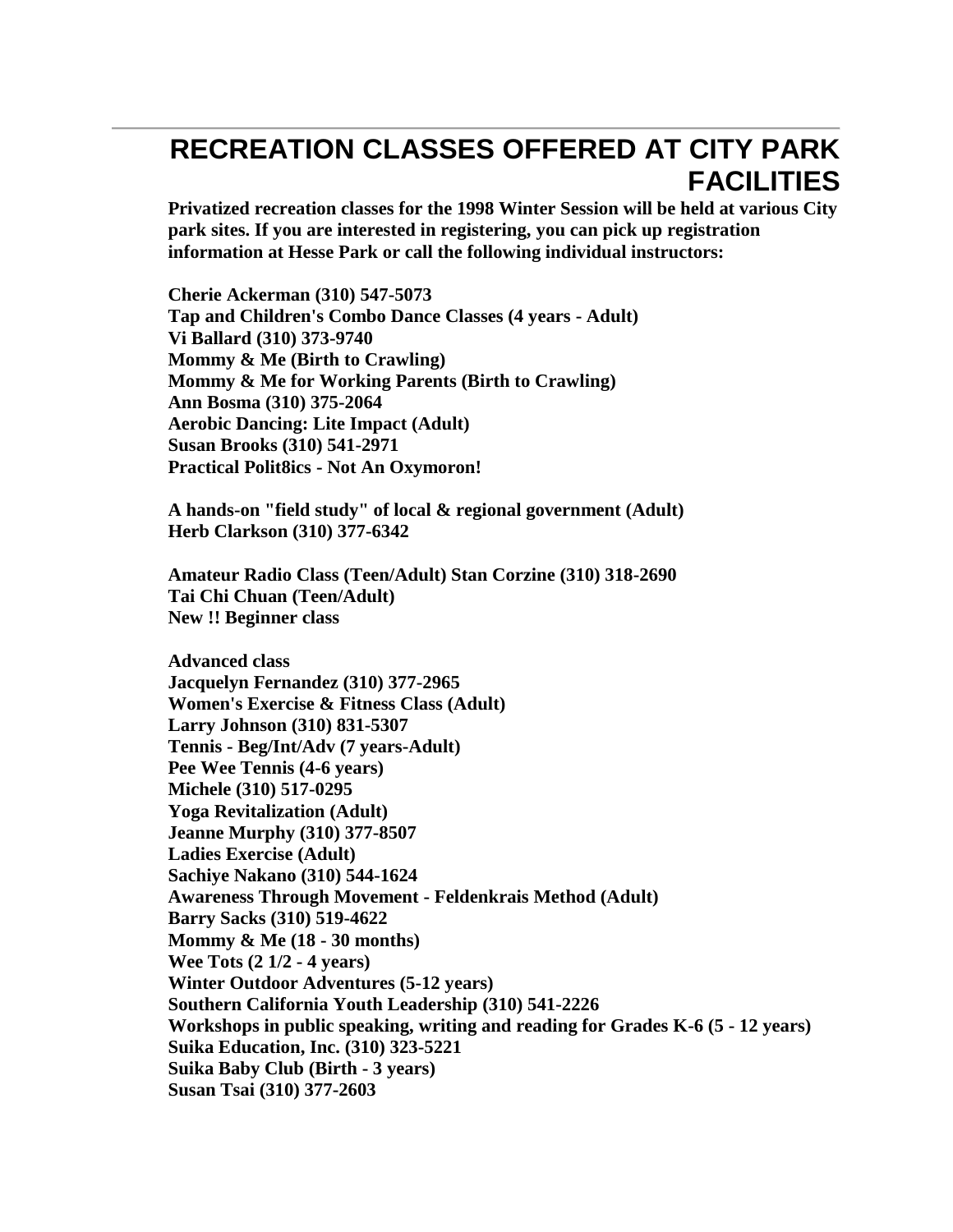**Singing for Fun (7 years - Adult) Hatha Yoga (Adult)**

**If you are interested in teaching classes at one of the City's parks, contact the Facility Coordinator at Hesse Park at 541-8114.**

### **NEWS FROM THE LOS SERENOS DOCENTS**

**Point Vicente Interpretive Center - whales, whales, and more whales!** The Pt. Vicente Interpretive Center is one of the premier land-based whale watching locations along the West Coast. Located at the tip of the Palos Verdes Peninsula at 31501

Palos Verdes Drive West, this is the place to view the Pacific Gray Whales as they make their annual migration. The southbound whales can be seen in early December through February, and northbound whales make their way past the Center from late February through April.

The Pacific Gray Whale received a lot of visibility last year when little J.J. swam into the hearts of many around the world. Almost at the point of extinction several years ago, they have made an amazing recovery. Last year the census takers from the American Cetacean Society (ACS) counted 2,661 whales passing Point Vicente. That was the largest migration seen in years. These census takers will be on duty again during the upcoming whale season.

The Los Serenos docents will host the annual "Whale of a Day" on Saturday, March 7, 1998 celebrating the migration of the Pacific Gray. This is a family festival that features games for the children, craft booths, educational events, food and more. Don't forget to mark your calendar for this event.

**Docents, Tours and Gifts Galore!** Point Vicente Interpretive Center is a wonderful place to spend the day, not only during the whale migration, but at any time. Bring your family or friends to enjoy the view, have a picnic, take a museum tour, and visit the gift shop which is filled with unique gift items year round.

Los Serenos de Point Vicente is the volunteer docent organization which serves the Point Vicente Interpretive Center, Abalone Cove Shoreline Park, and the nature area surrounding Ladera Linda Community Center. With future expansion plans for our parks, additional docent opportunities are available. Training for new docents begins in March of 1998. For more information call the Center at 310 377-5370.

```
CHECKING THE CODE...
```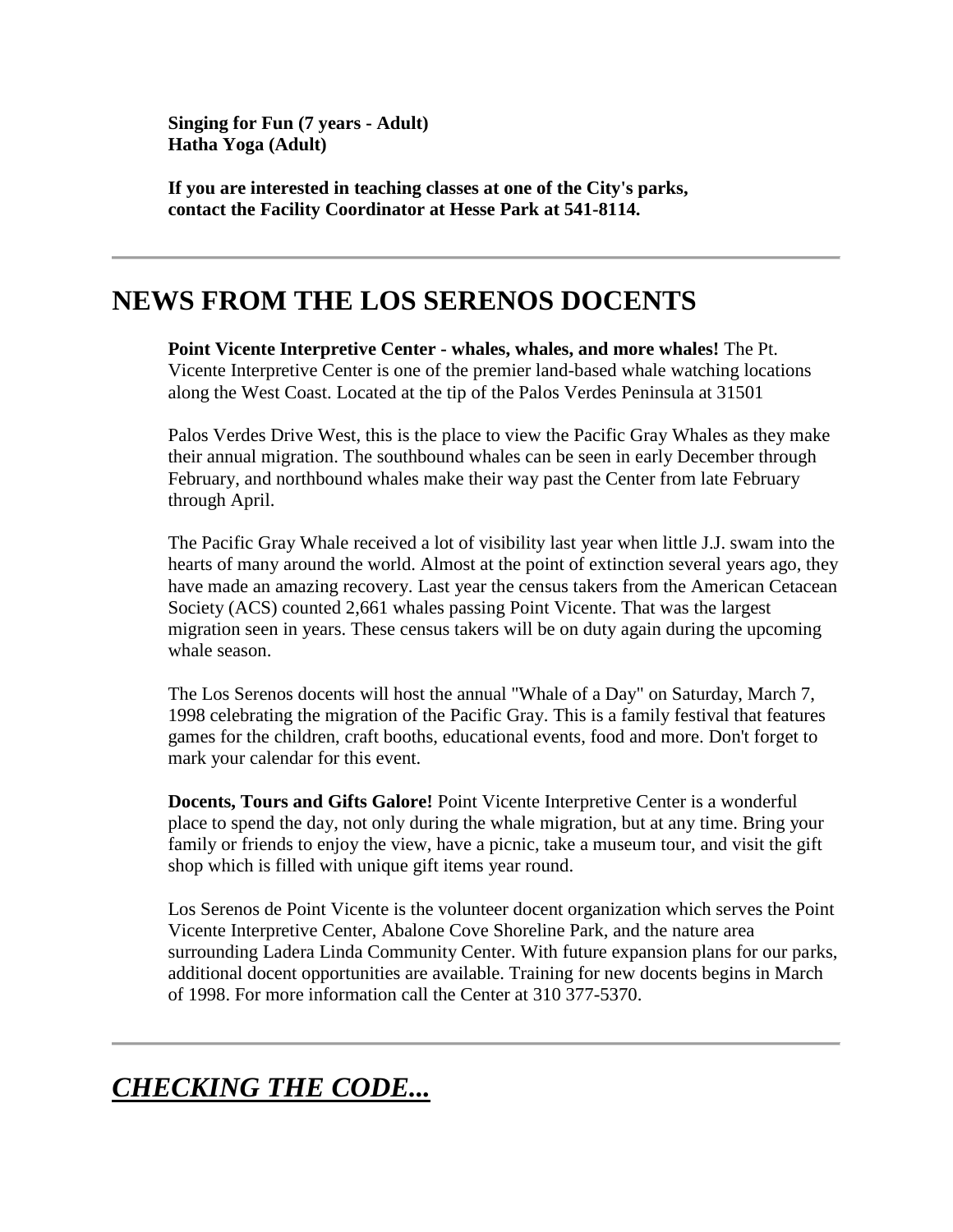The City of Rancho Palos Verdes' Code Enforcement Division handles many questions on a daily basis regarding the City's Municipal Code. Here are answers to some frequently asked questions about...

**CAN I PUT UP GARAGE SALE SIGNS OUT ON THE STREET?:** Since the City

prides itself on the clean appearance of its public streets, posting any kind of sign on a public appurtenance (such as light poles, telephone poles, street signs, City trees, etc.) is prohibited, even if only for a few hours during the weekend for garage sales. Garage sale signs can be posted in residential districts so long as the sign does not exceed four square feet in size and is posted at least five feet inside the property line. Cooperation in keeping our City streets attractive is appreciated!

#### **CAN I STORE MY RV AND OTHER RECREATIONAL EQUIPMENT**

**TRAILERS ON MY PROPERTY?:** Storage of recreational vehicles (RV's) and other recreational trailers (such as those for boats, jet skis, motorcycles, etc.) is allowed within the front, side, and rear yard areas of any residential districts within the City **so long as** the stored vehicle and/or trailer is **operable** and **parked upon** a **lawfully installed** paved surface. Inoperable vehicles or trailers must be stored within an entirely closed space, and at no time is the use of an RV or other vehicle as a habitable space permitted --even if only temporary. Parking on public streets is permissible, however, under the Los Angeles County Vehicle Code, it is unlawful for detached trailers to be left on any public street at any time, and no vehicle may be left on a public street for more than 72 hours in one location.



Where should I put smoke detectors in my house? With the upcoming holiday season, many people ask if the City has regulations about smoke detectors and their placement. The Uniform Building Code, as adopted by the City, states smoke detectors shall be installed in each sleeping room and in the

corridor providing access to each sleeping area. If the property is multi-storied (including basements) a smoke detector shall be placed on the ceiling of each floor in close proximity to the stairwells. All detectors should sound an audible alarm in all sleeping areas in which they are located. Placement of detectors as described above will enhance your family's safety!!!

If you have any questions regarding these or other City Code requirements, feel free to contact the Code Enforcement Division at (310) 377-6008.

### COUNCIL CORNER

Since September of 1997 the Rancho Palos Verdes City Council has:

, Awarded a contract to improve the flow of storm runoff from McCarrell Canyon.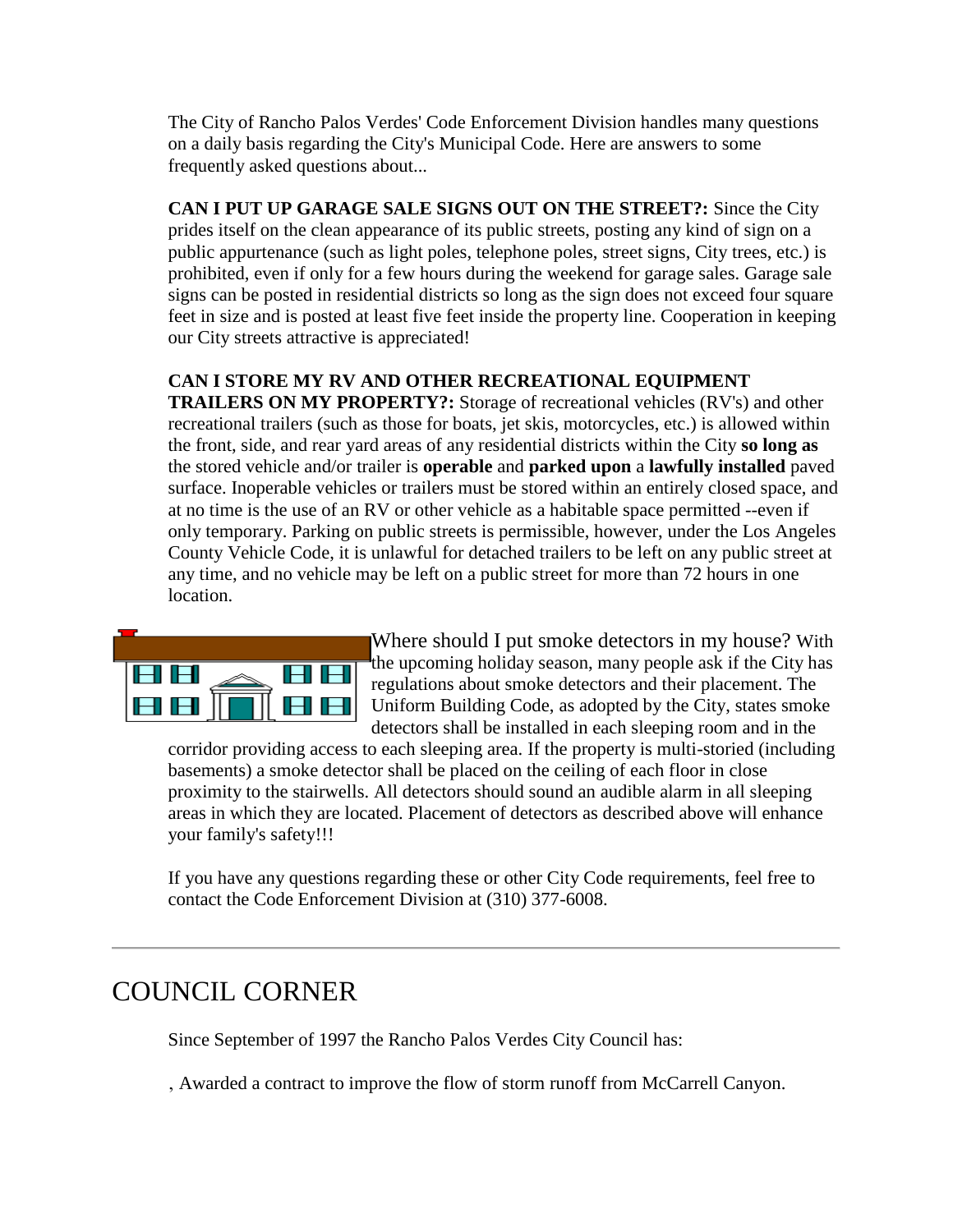' Accepted the conveyance of Palos Verdes Shoreline Park from the County of Los Angeles to be used as a passive recreation area and conservation easement for protection of habitat.

' Approved use of Federal and State grants for hiring two additional sheriff's deputies to be Special Assignment Officers at local schools and to focus on certain other assignments.

' Approved a Development Agreement for the Ocean Trails Project relative to the ongoing maintenance obligations of the developer and for the provision of public access to certain facilities.

' Approved View Preservation and Restoration Guidelines which clarify and simplify the permit process for view restoration.

(More information on these matters is available at City Hall.)

### **HOLIDAY TRASH SCHEDULE**

#### **Waste Management**

December/January: No changes to the Monday, Tuesday or Wednesday pick-ups during December 22-24. Trash scheduled to be picked-up on Thursday, December 25, will be picked-up the next day. Trash scheduled to be picked-up Friday, December 26 will be picked-up on the next day. There is no change to the Saturday pickup schedule.

Trash scheduled to be picked-up on Thursday, January 1, will be picked-up the next day. Trash scheduled to be picked-up Friday, January 2, will be picked-up on the next day. There is no change to the Saturday pick-up schedule. February: No Changes. March: No Changes.

#### **Ivy Rubbish Disposal**

December/January: No changes to the Monday, Tuesday or Wednesday pick-ups during December 22-24. No trash pick-up on Thursday, December 25. Thursday recycling will be picked-up on Monday, December 22. There is no change to the Friday or Saturday pick-up schedule.

No trash pick-up on Thursday, January 1. Thursday recycling will be picked-up on Monday, December 29. There is no change to the Friday or Saturday pick-up schedule.

February: No Changes.

March: No Changes.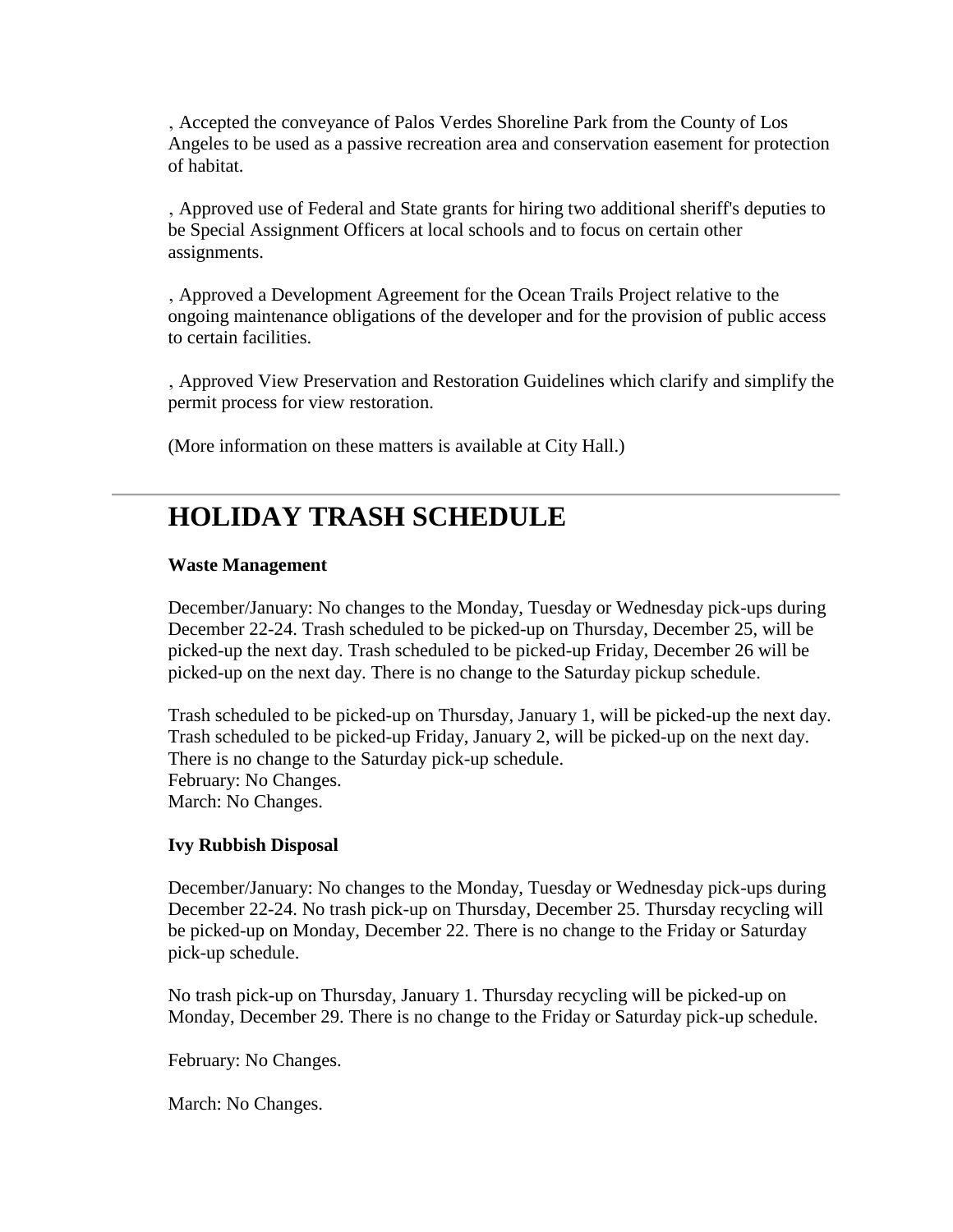#### **DO YOU NEED MORE GREEN WASTE TAGS/RIBBONS?**

\*\*\*\*\*\*\*\*\*\*\*\*\*\*\*\*\*\*\*\*\*\*\*\*\*\*\*\*\*\*\*\*\*\*\*\*\*\*\*\*\*\*\*\*\*\*\*\*\*\*\*\*\*\*\*\*\*\*\*\*\*\*\*\*\*\*

**If you need more tags/ribbons for your green waste containers: 1) ask your trash, recycling or green waste drivers, 2) Call Waste Management Customer Service at (310) 768-3111, and/or 3) Call City's Public Works Department at 541-6500.**

### GIFTS FOR PARKS

The City's Gifts for Parks program began in 1983 and allows individuals, organizations and businesses to participate in local government by contributing cash, materials, equipment or services to enhance existing and future recreational facilities and programs.

Although Recreation and Parks continues to be the major recipient of these gifts, donors may designate any department. If you wish, the City can decide where it can best be used. Through this program, any service club, corporation or individual can create a project to enhance the community, support the City's REACH program for the developmentally disabled, buy a tree, a park or bus bench, purchase exhibits for the Interpretive Center, or computers and software for City offices. The possibilities are endless.

Contributors receive recognition from the City Council and all gifts are tax deductible. If you would like to suggest or discuss a specific item or proposal, call the Recreation and Parks Department at 310 541-4566.

### **GETTING IT SORTED OUT**

**Confused about what goes in your recycle containers?**

**White Container (Commingled):** Tin/steel and aluminum cans, glass bottles and jars, and plastic containers with the symbol #1-4 , PETE #1 soda pop bottles; HDPE #2 Colored plastic such as milk and juice bottles, bleach and detergent containers; V #3 window cleaner and some cooking-oil containers; and, LDPE #4 Plastic shopping bags and shrink wrap.

**Green Container (Mixed Paper):** Catalogs, junk mail, envelopes, paper bags, cereal boxes, computer and office paper, phone books and magazines.

**Blue Container (Newspaper):** Newspaper, news print and coupons.